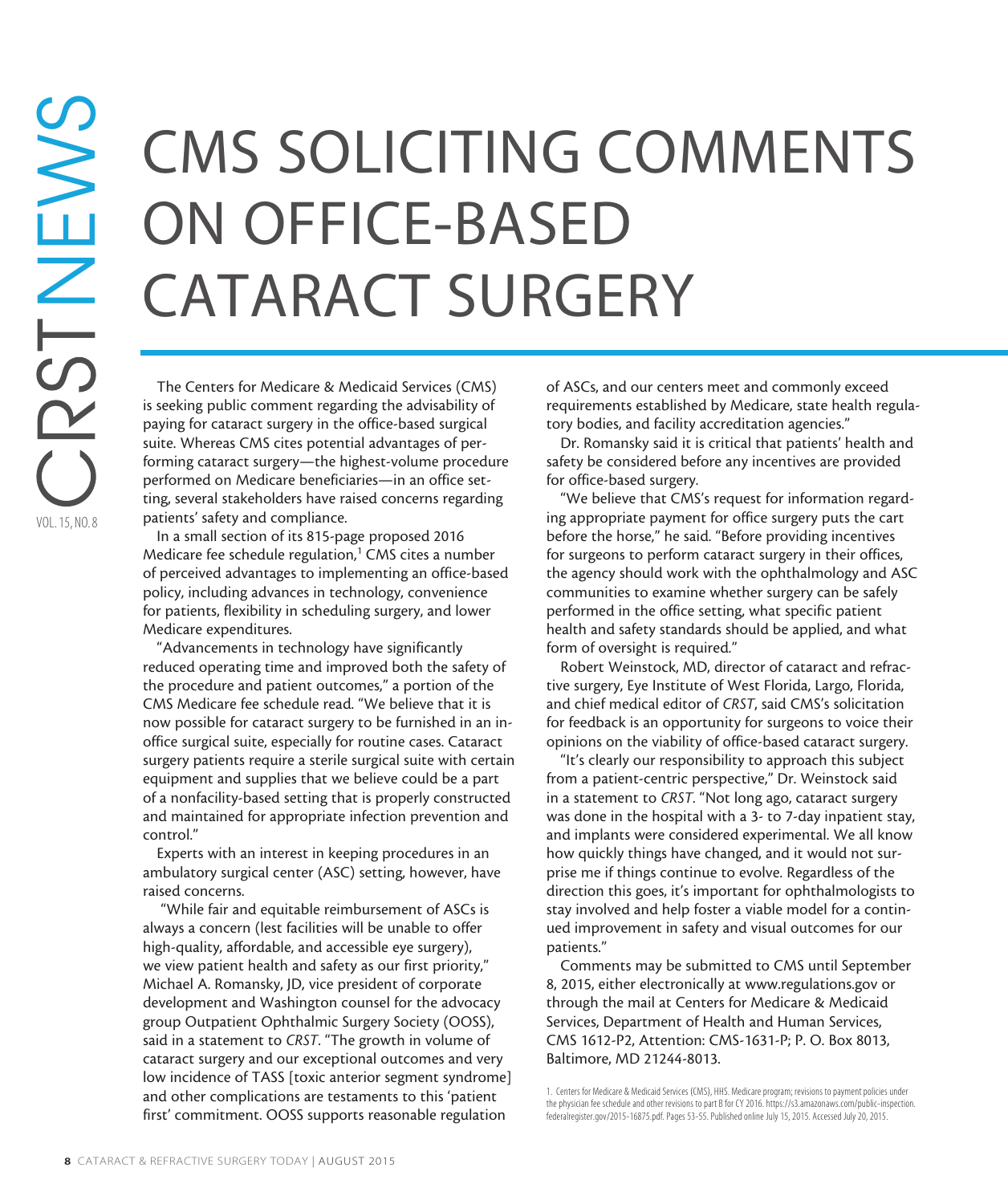# The Victus Receives Clearance for Enhanced Patient Interface Kit

The Victus Femtosecond Laser Platform (Bausch + Lomb) has received 510(k) clearance from the FDA for an enhanced patient interface kit, according to a news release. The interface features a smaller-diameter suction clip. The modification reportedly allows easier opening and closing of the clip to help facilitate more efficient placement in patients with narrow fissures and smaller eye openings.

Additional features of the enhanced patient interface kit, which is intended to improve the performance of the suction ring as well as laser operation function, include a colored skirt on the suction clip to assist surgeons in achieving optimal centration to avoid tilt and optimize the inner working diameter of the suction ring. Multiple suction ports along the inside of the ring were incorporated to assist surgeons in obtaining optimal control of the eye throughout the Victus Femtosecond laser procedure. Also, an enhanced contoured handle give surgeons a comfortable grip and improved control of the suction clip, including an easy lock/ unlock feature.

Earlier this year, the Victus received 510(k) clearance from the FDA for an advanced swept source optical coherence tomography imaging system and updated software that allows customized treatment planning for improved efficiency and patient flow during surgical procedures. The platform has additional CE Marks, including corneal incisions, penetrating keratoplasty, and the creation of intrastromal channel incisions for intracorneal ring segments.

## Shire Acquires Foresight Biotherapeutics

Shire has acquired privately held Foresight Biotherapeutics for \$300 million, according to a news release. With the acquisition, Shire gains the global rights to FST-100 (topical

ophthalmic drops combining 0.6% povidone-iodine and 0.1% dexamethasone), a therapy in late-stage development for the treatment of infectious conjunctivitis. Shire will evaluate an appropriate regulatory filing strategy for additional markets outside the United States. If approved by regulatory agencies, FST-100 has the potential to become the first agent to treat both viral and bacterial conjunctivitis, the company said.

The phase 2 proof-of-concept efficacy and safety clinical trial program for FST-100 involved two studies in adenoviral conjunctivitis—one three-armed study and another twoarmed pilot study. Although the two-armed study showed a trend toward efficacy, there were too few subjects testing positive for a viral presence for the study to deliver meaningful results, and the results were not statistically significant.

In the three-armed study, patients were randomized to receive FST-100, 0.6% povidone-iodine, or vehicle four times daily for 5 days. According to the company, patients treated with FST-100 showed a statistically significant improvement in rates of clinical cure and viral eradication versus vehicle at day 6 (30.6% vs 6.4%,  $P = 0.0033$ ). In the same trial, there was a trend toward clinical significance for FST-100 versus 0.6% povidone-iodine (30.6% vs 18.0%, *P* = .1432). The most common treatment emergent adverse events were corneal infiltrates (19%), punctate keratitis (22.4%), and eyelid edema (12.1%).

Autous<sub>pr</sub> (in the two annots actus) and<br>caty, there were too few subjects testing<br>results were not few subjects testing<br>results were not few subjects testing<br>ersults were not startically significant.<br>Here and twist exper The phase 2 clinical data formed the basis of a meeting with the FDA, in which Foresight Biotherapeutics discussed the path forward to conduct a phase 3 clinical development program for FST-100 as a potential treatment for adenoviral conjunctivitis. Upon close of the transaction, Shire will take responsibility for the final development and implementation for the phase 3 clinical program for FST-100, which will also include investigation for the treatment of bacterial conjunctivitis. Foresight Biotherapeutics conducted preclinical experiments evaluating the bacterial killing speed of FST-100 against pathogens that may cause bacterial conjunctivitis, and the resulting data reportedly support further exploration.

# PEARLS FROM THE DEEP By Cynthia Matossian, MD

Having a successful business requires more than just hard work. You also have to master the art of working "smart." One way to do this is to protect yourself from inflated credit card processing rates and eliminate hidden fees that are buried in your statements.

Merchant Advocate is recognized as an expert in the credit card processing industry and has a consistent record of advocacy on behalf of you, the merchant. The services provided include

• **Analysis**. The team at Merchant Advocate provides a free analysis of your credit card statement.

• Adjustments. They negotiate with your current

processor to lower rates and eliminate hidden fees.

• Audits. The Merchant Advocate staff monitors your account every month to ensure the processor does not increase rates or slip in hidden fees.

Your business does not need to switch credit card processors or interrupt long-standing banking relationships. Moreover, there are no upfront costs for the Merchant Advocate services; they are paid out of the savings they achieve for you, recovering revenue that would otherwise be lost. They pride themselves on their transparency as they help you look for buried credit card fees and penalties. For example, the processer (ie, the merchant account provider) can

introduce fees upwards of \$30 per month if you do not complete their payment card industry survey.

For more information, visit http://advocate.com. We at Matossian Eye Associates have been using Merchant Advocate for several years with great success.

*To learn more about and register for the 2016 ACES/SEE Caribbean Eye meeting, visit www.caribbeaneyemeeting.com.*

*Cynthia Matossian, MD, is the founder and CEO of Matossian Eye Associates. She acknowledged no financial interest in Merchant Advocate. Dr. Matossian may be reached at cmatossian@matossianeye.com.*